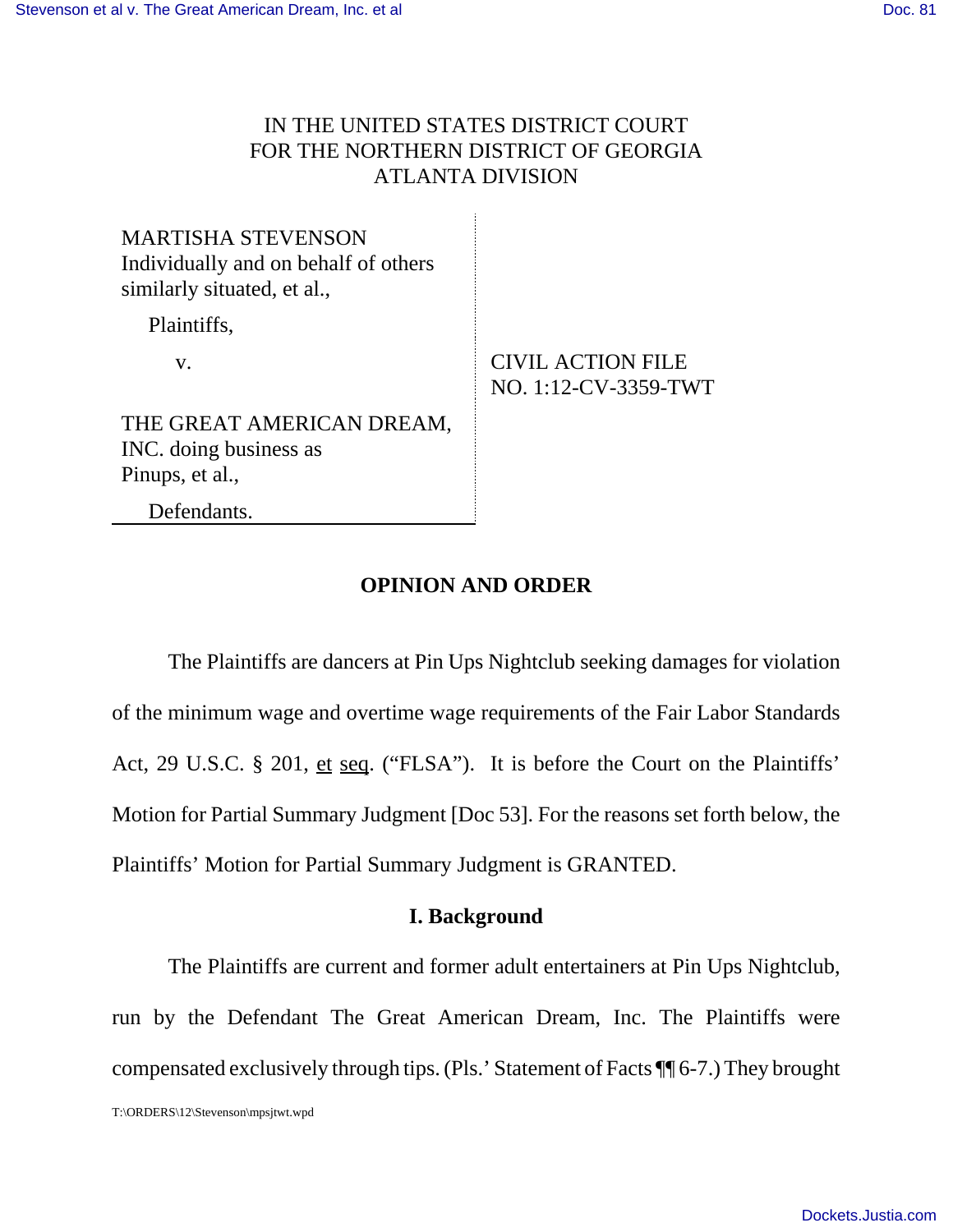suit alleging that--because they were "employees"--they were entitled to minimum wage and overtime compensation under the FLSA. On December 17, 2012, they moved for conditional certification of a collective action class [Doc. 15], which was granted on August 14, 2013 [Doc. 50]. The class closed on December 13, 2013 [Doc. 52]. Now, the Plaintiffs move for partial summary judgment on one question: Were the Plaintiffs "employees" under the FLSA? The Plaintiffs argue that they were. The Defendants assert three responses. First, they argue that James W. Lee, Sr. was erroneously included as a defendant. Second, they argue that additional discovery is needed on new opt-in Plaintiffs. Third, they argue that the entertainers were properly classified as independent contractors.

#### **II. Summary Judgment Standard**

Summary judgment is appropriate only when the pleadings, depositions, and affidavits submitted by the parties show that no genuine issue of material fact exists and that the movant is entitled to judgment as a matter of law. FED. R. CIV. P. 56(c). The court should view the evidence and any inferences that may be drawn in the light most favorable to the nonmovant. Adickes v. S.H. Kress & Co., 398 U.S. 144, 158-59 (1970). The party seeking summary judgment must first identify grounds that show the absence of a genuine issue of material fact. Celotex Corp. v. Catrett, 477 U.S. 317, 323-24 (1986). The burden then shifts to the nonmovant, who must go beyond the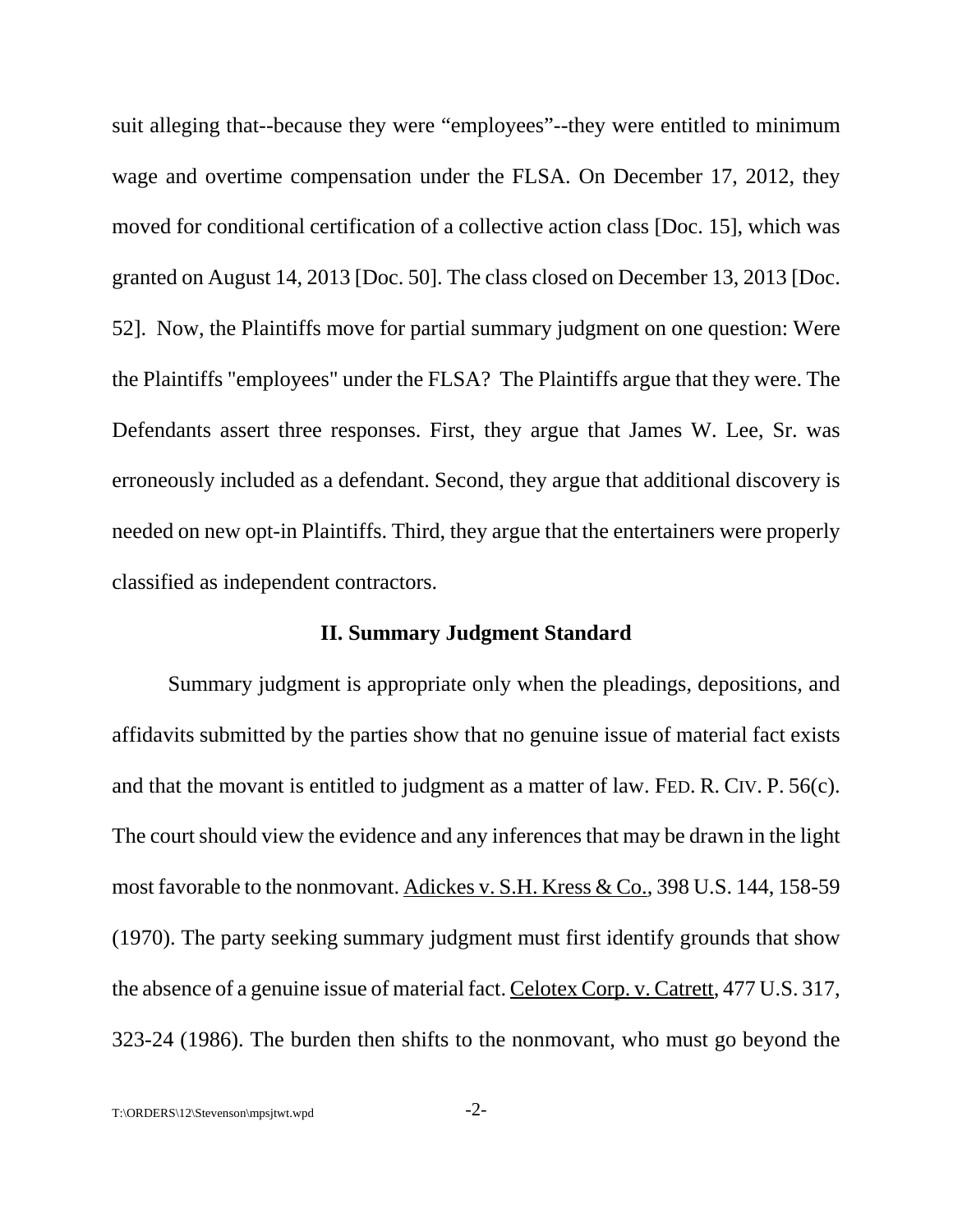pleadings and present affirmative evidence to show that a genuine issue of material fact does exist. Anderson v. Liberty Lobby, Inc., 477 U.S. 242, 257 (1986). "A mere 'scintilla' of evidence supporting the opposing party's position will not suffice; there must be a sufficient showing that the jury could reasonably find for that party." Walker v. Darby, 911 F.2d 1573, 1577 (11th Cir.1990).

A party may move for summary judgment on a part of a claim or defense. FED. R. CIV. P. 56(a). "A[n]  $\ldots$  order granting partial summary judgment from which no immediate appeal lies is merged into the final judgment and reviewable on appeal from that final judgment. . . .An order granting [summary] judgment on certain issues is a judgment on those issues. It forecloses further dispute on those issues at the trial stage. An order denying a motion for partial summary judgment, on the other hand, is merely a judge's determination that genuine issues of material fact exist. It is not a judgment, and does not foreclose trial on the issues on which summary judgment was sought." Lind v. United Parcel Serv., Inc., 254 F.3d 1281, 1284 n.4 (11th Cir. 2001) (quoting Glaros v. H.H. Robertson Co., 797 F.2d 1564, 1573 (Fed. Cir. 1986)).

#### **III. Discussion**

The Defendants' first two arguments are easily disposed of. First, the Court need not consider at this stage whether Lee is an appropriate defendant. That issue has no bearing on the narrow question addressed by the motion for partial summary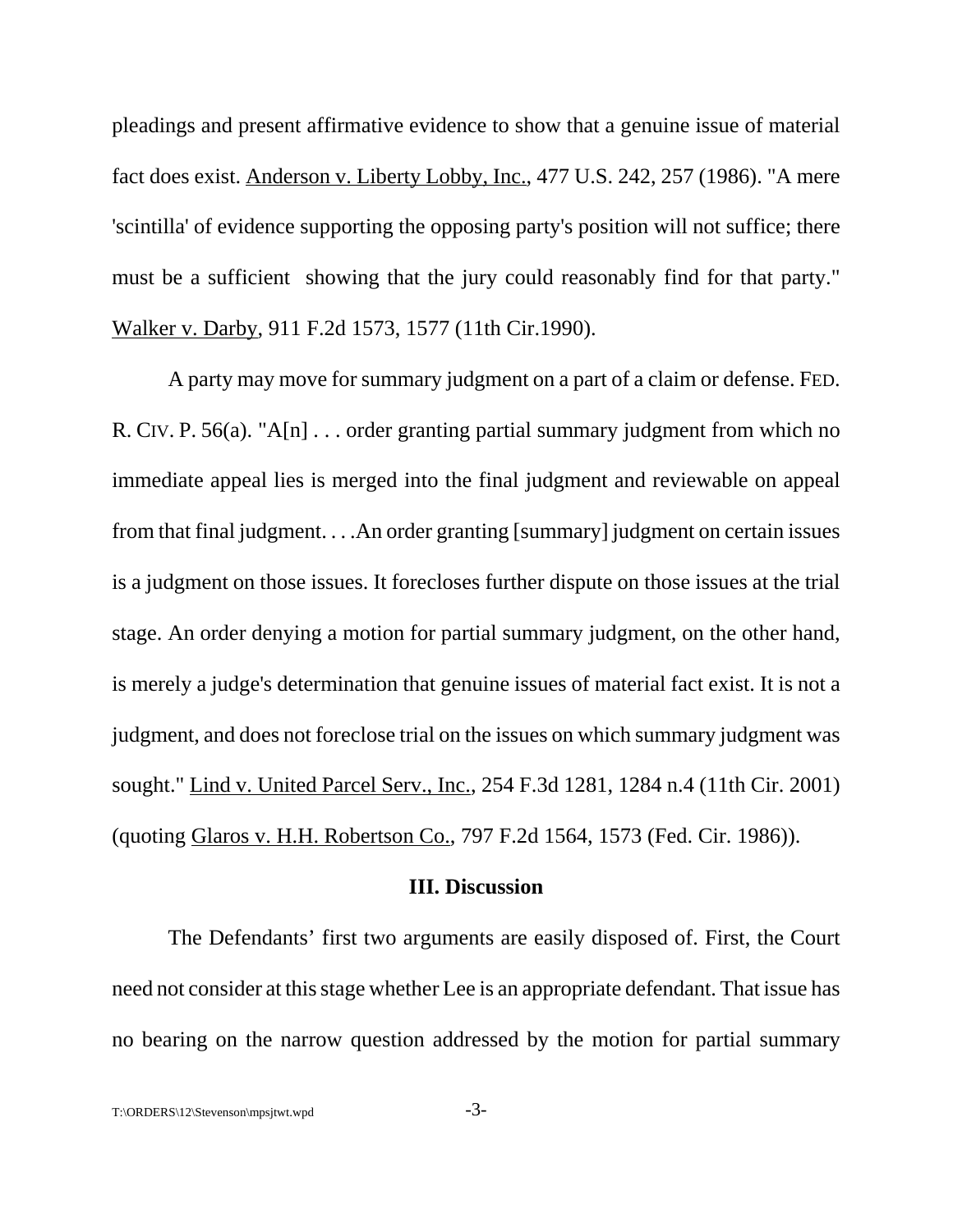judgment. In fact, this Court previously rejected a similar argument. <u>See Clincy v.</u> Galardi South Enterprises, Inc., 808 F. Supp. 2d 1326, 1329 (N.D. Ga. 2011) ("The parties disagree as to which Defendant(s) employs the entertainers if the entertainers are found to be employees, but the resolution of that question is immaterial to the determinations the Court needs to make in resolving the pending Motions for Summary Judgment."). Second, additional discovery is unnecessary to rule on this motion. The Defendants argue that some of the opt-in Plaintiffs may have worked for shorter intervals of time. (Defs.' Resp. to Mot. for Summ. J., at 6.) However, the determination of employee-status will not vary based on minor distinctions. An entertainer who worked under identical circumstances as the other Plaintiffs will not be classified differently simply because she worked for a shorter period of time. See Reich v. Priba Corp., 890 F. Supp. 586, 591 (N.D. Tex. 1995) (Only 10 out of 1,200 entertainers actually performed at the club on a consistent basis, yet the court made a single determination regarding whether they were all employees or independent contractors.). The Defendants also argue that at least one Plaintiff signed an arbitration agreement. (Defs.' Resp. to Mot. for Summ. J., at 6.) But the Court is not making a determination regarding who is entitled to relief. It is possible that a Plaintiff held to be an "employee" may still be denied relief by this Court if the Defendants file a motion to compel arbitration.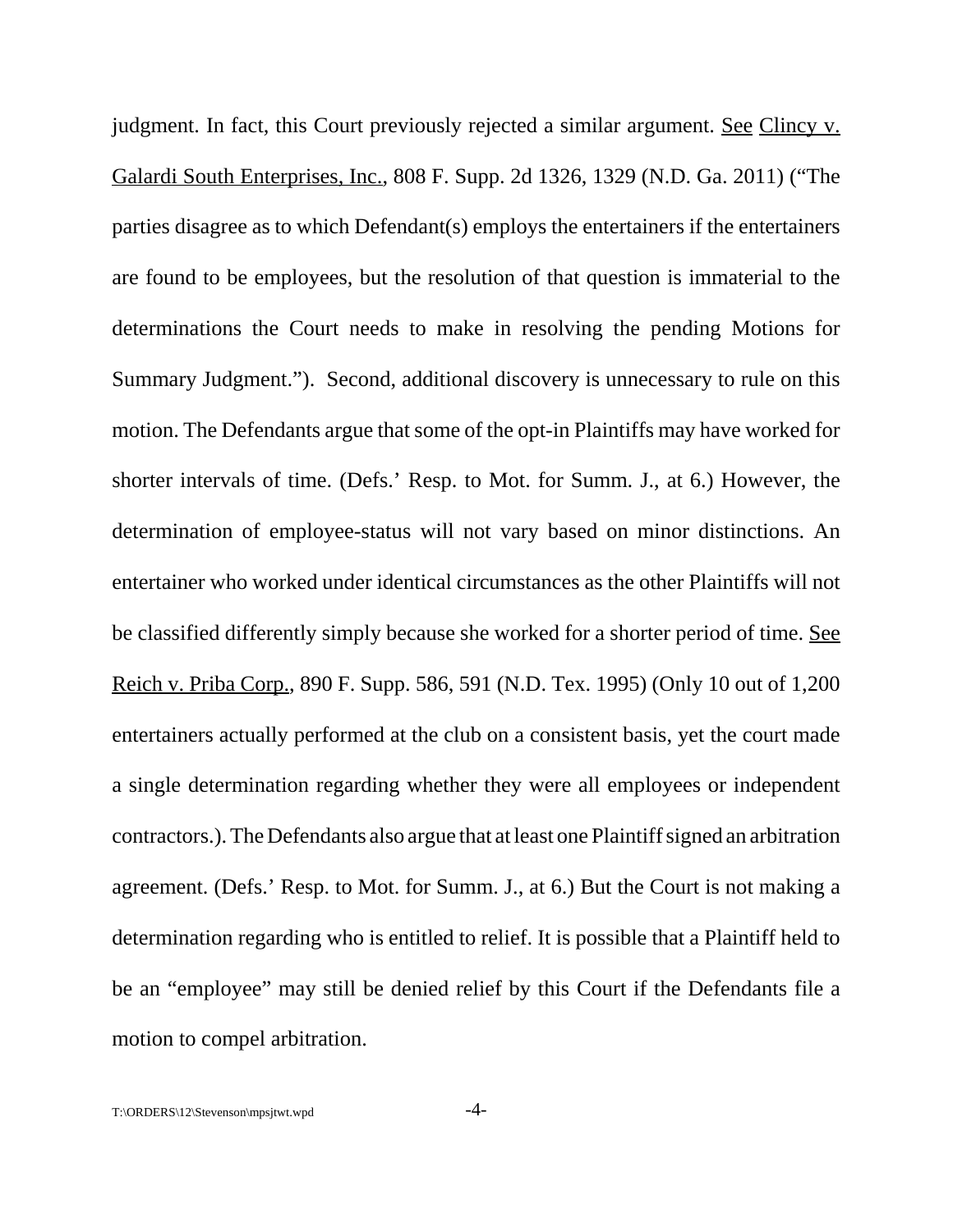It is clear that the Plaintiffs were "employees" under the FLSA. "The FLSA's overtime and minimum wage protections . . . extend only to 'employees.'" Scantland v. Jeffry Knight, Inc., 721 F.3d 1308, 1311 (11th Cir. 2013). The FLSA defines "employee" broadly.<sup>1</sup> Id. "Independent contractors," however, do not fall within that definition. Id. To determine whether a party was an employee or an independent contractor, the Court looks to the "economic reality of the relationship between the alleged employee and alleged employer." Id. (internal quotation marks omitted). The inquiry focuses on the level of economic dependence. Id. at 1312. "[T]he final and determinative question must be whether the . . . personnel are so dependent upon the business with which they are connected that they come within the protection of FLSA or are sufficiently independent to lie outside its ambit." Usery v. Pilgrim Equip. Co., Inc., 527 F.2d 1308, 1311-12 (5th Cir. 1976).<sup>2</sup> "The concept has also been put in terms

<sup>&</sup>lt;sup>1</sup> The statutory definition of "employee" in the FLSA provides little guidance. See Rutherford Food Corp. v. McComb, 331 U.S. 722, 728 (1947) ("There is in the Fair Labor Standards Act no definition that solves problems as to the limits of the employer-employee relationship under the Act."). "Employee" is defined as "any individual employed by an employer." 29 U.S.C. § 203(e)(1). "To employ" is defined as "to suffer or permit to work." 29 U.S.C. § 203(g).

 $2$  Decisions of the former Fifth Circuit handed down before the close of business on September 30, 1981 are binding precedent on Eleventh Circuit courts. See Bonner v. City of Prichard, 661 F.2d 1206, 1208-09 (11th Cir. 1981).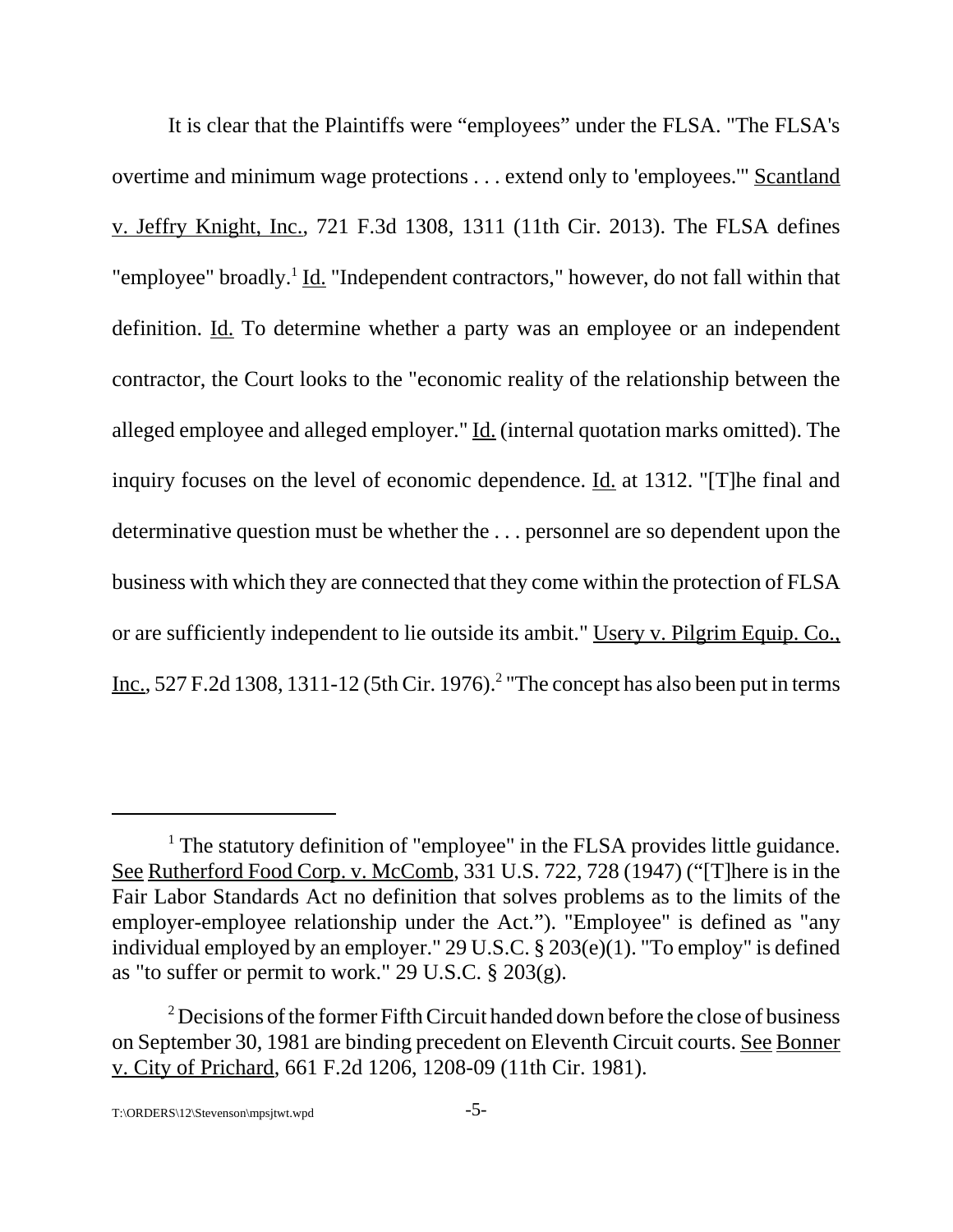of whether the individual is 'in business for [her]self.'" Mednick v. Albert Enterprises, Inc., 508 F.2d 297, 302 (5th Cir. 1975).

The Court may consider various factors, such as (1) degree of control, (2) opportunity for profit or loss, (3) investment in equipment or additional personnel required, (4) skill requires, (5) duration, and (6) the extent to which the service is integral to the alleged employer's business. See Scantland, 721 F.3d at 1312. "[T]hese six factors are not exclusive and no single factor is dominant." Id. The Court must assess the facts relevant to these factors "through the lens of 'economic dependence' and whether they are more analogous to the 'usual path' of an employee or an independent contractor." Id.

This standard is not susceptible to a simple application. See Usery, 527 F.2d at 1311 ("The test is not one which allows for a simple resolution of close cases."). When a disposition in either direction can be justified, the Court must err in favor of a broader reading of "employee."<sup>3</sup> Id. ("Given the remedial purposes of the legislation,

<sup>&</sup>lt;sup>3</sup> The case Mednick v. Albert Enterprises, Inc., 508 F.2d 297 (5th Cir. 1975) demonstrates just how broadly the term "employee" is construed. There, the plaintiff oversaw cardrooms in an apartment complex. Id. at 298. In addition to renting out the rooms, he sold candy, card decks, soft drinks, and cigarettes. Id. He financed the inventory himself. Id. He identified himself as "self-employed" on his tax forms. Id. at 299. The defendant did not set his hours, and did not even require him to be present. Id. Even more, the plaintiff hired and fired his own employees, albeit with input from the defendant's apartment manager. Id. The plaintiff received no orders regarding how he was to perform his cardroom services. Id. He was also permitted to hold other jobs.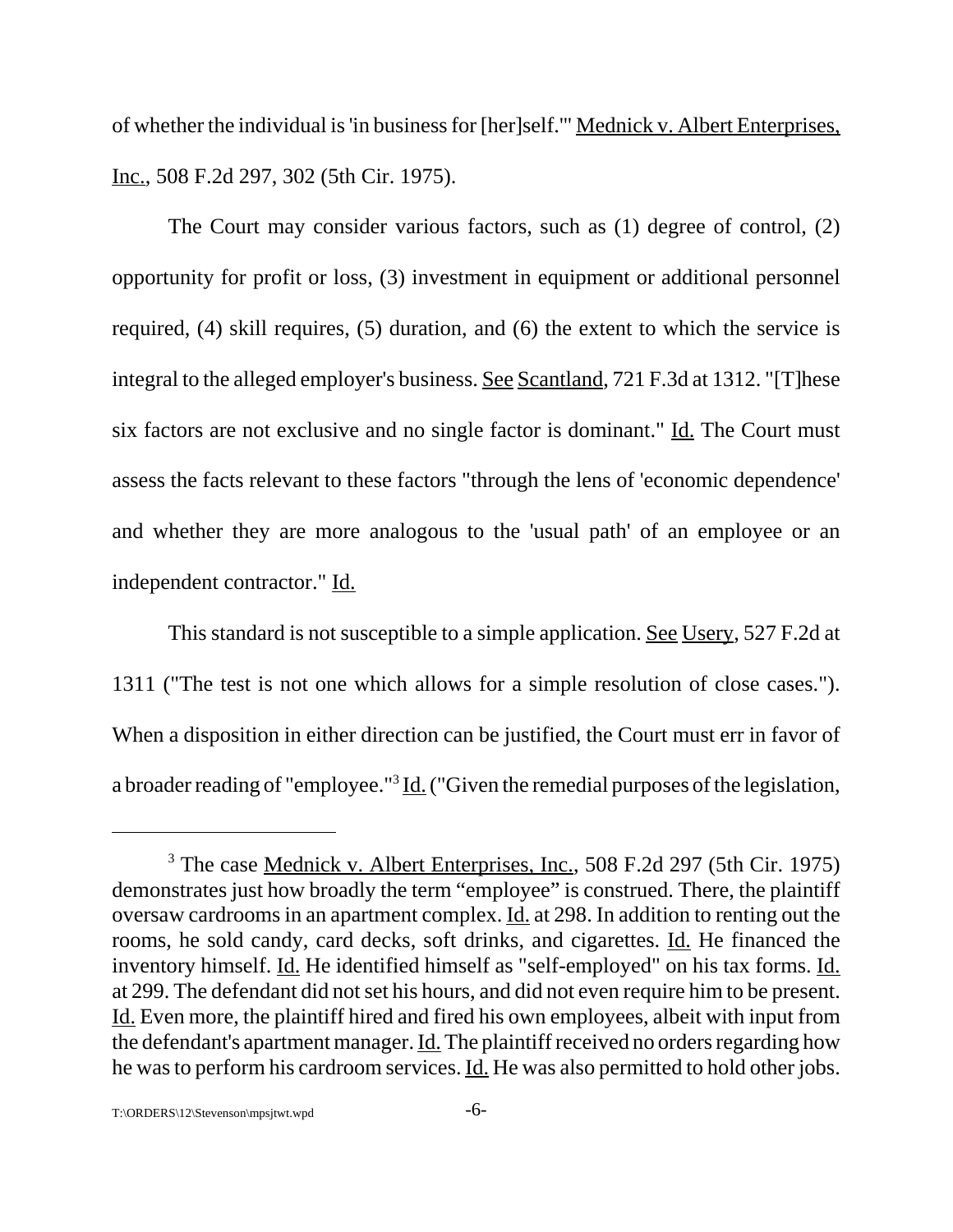an expansive definition of 'employee' has been adopted . . . a constricted interpretation of the phrasing by the courts would not comport with its purpose."). To conclude that a party is an "independent contractor" because she bears some of its characteristics would "invite adroit schemes by some employers and employees to avoid the immediate burdens at the expense of the benefits sought by the legislation." <u>Id.; see</u> also Mednick, 508 F.2d at 303 ("An employer cannot saddle a worker with the status of independent contractor, thereby relieving itself of its duties under the F.L.S.A. by granting [her] some legal powers where the economic reality is that the worker is not and never has been independently in the business which the employer would have [her] operate.").

Whether the Plaintiffs are "employees" under the FLSA is a question of law for the Court. See Antenor v. D & S Farms, 88 F.3d 925, 929 (11th Cir. 1996) ("A determination of employment status under the FLSA . . . is a question of law . . .."); Patel v. Wargo, 803 F.2d 632, 634 n.1 (11th Cir. 1986) ("The weight of authority in other circuits supports our characterization of the question as one of law, with the subsidiary findings being issues of fact."). The Defendants frequently reiterate that the facts must be viewed in the light most favorable to the Defendants. However, there is

Id. at 301. The court still concluded that the plaintiff was an "employee." The court noted that the defendant provided the facility and equipment, controlled who could use the cardrooms, and was responsible for advertisements. Id. at 299-301.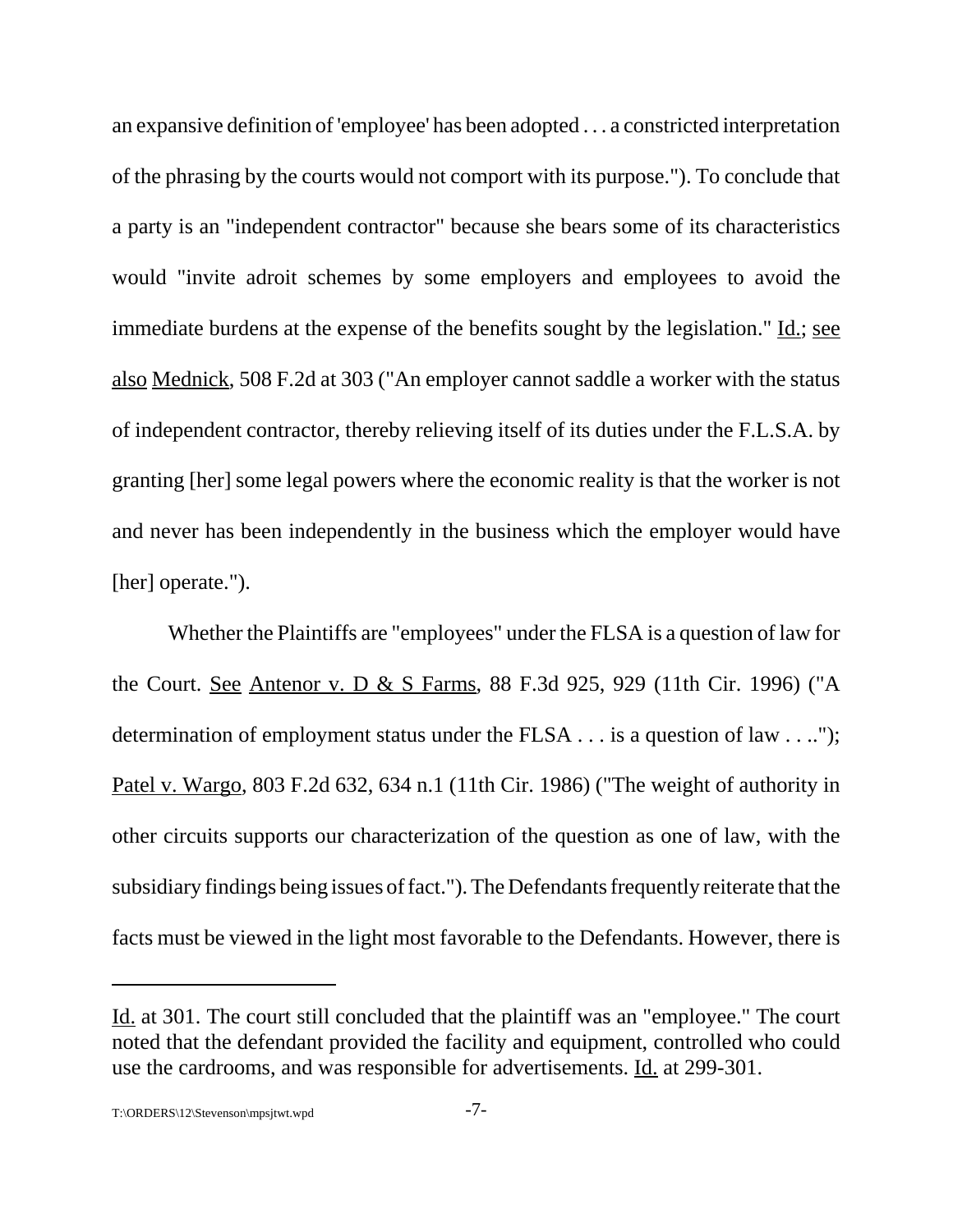little dispute regarding the underlying facts of the Plaintiffs' employment arrangement with the Defendants.<sup>4</sup>

To begin, this is not a matter of first impression for this Court. In Clincy v. Galardi South Enterprises, Inc., 808 F. Supp. 2d 1326 (N.D. Ga. 2011), this Court found that adult entertainers--working under conditions similar to the Plaintiffs in this action--were "employees" protected by the FLSA. Many other courts have reached the same conclusion. See Reich v. Circle C. Investments, Inc., 998 F.2d 324 (5th Cir. 1993); Reich v. Priba Corp., 890 F. Supp. 586 (N.D. Tex. 1995); Harrell v. Diamond A Entertainment, Inc., 992 F. Supp. 1343 (M.D. Fla. 1997); Morse v. Mer Corp., 1:08-CV-1389-WTL-JMS, 2010 WL 2346334 (S.D. Ind. June 4, 2010); Hart v. Rick's Cabaret Intern., Inc., No. 09 Civ. 3043, 2013 WL 4822199 (S.D.N.Y. Sept. 10, 2013).

Here, five out of the six factors support finding "employee" status. First, Pin Ups exercised a significant amount of control over the Plaintiffs. The Plaintiffs were issued a document titled "General Policies and Procedures." (Pls.' Statement of Facts

<sup>&</sup>lt;sup>4</sup> The only three genuine points of dispute are (1) whether tip outs were mandatory, (2) whether there was a minimum amount for dances performed in the VIP room, and (3) whether attendance at Sunday meetings was mandatory. Given all of the other factors, construing these three issues in the light most favorable to the Defendants would not produce a different result.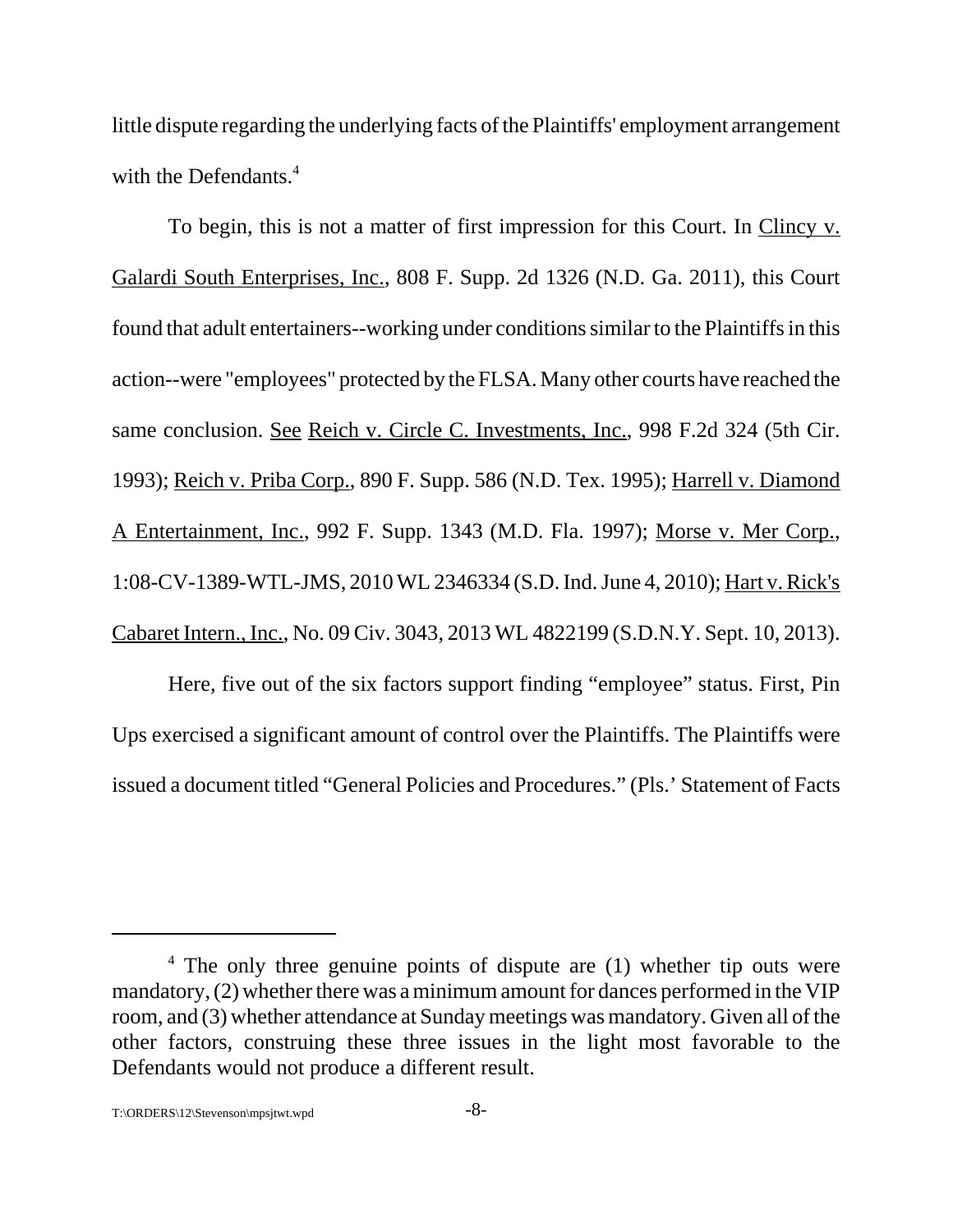$\P$  59.) These rules laid out standards for appropriate dress<sup>5</sup> and how the entertainers were to conduct themselves on stage.<sup>6</sup> ( $\underline{Id}$ , Ex. 4.) They also stipulated that the DJ would ultimately select the music that the entertainers would perform to. (Id.) These rules applied not only to how the Plaintiffs conducted themselves on the main stage, but also to how they conducted themselves in the VIP room. (Id.) Further, these rules were enforced. Violations could result in dismissal. (Id. ¶ 16-17.) The "house moms" made sure that the Plaintiffs complied with the appearance standards. (Id. ¶ 23.) If there was a dispute regarding proper dress, the manager would make the final call. (Id. 43.) In addition to these regulations, the Plaintiffs were required to pay several fees. Upon arriving for a shift, they had to pay a house fee.  $(\underline{Id}$ .  $\P\P$  31-32.) They also paid fees that went to the house mom and the DJ. (Id. ¶¶ 22, 24.) Moreover, Pin Ups was responsible for settling disputes arising within the club. For example, disputes concerning the entertainer tip pool were resolved by the house mom and the manager.

<sup>&</sup>lt;sup>5</sup> "Nails must be manicured and polished. Makeup should be professionally applied and hair should be styled." (Pls.' Statement of Facts, Ex. 4.) "All costumes must have side releases or break-away clasps. There is to be no stepping out of outfits." (Id.) "When you are not on the main stage, you should be wearing the following: 1.) bra/top, 2.) t-back/thong, 3.) cover/wrap, and 4.) high-heel shoes/boots with heels. You should never be on the floor without a cover/wrap." (Id.)

<sup>&</sup>lt;sup>6</sup> "Never dance in a lewd fashion or in a way that stimulates any type of sex act." (Pls.' Statement of Facts, Ex. 4.) "Do not leave the stage until the next performer comes on." (Id.) "Do not eat, drink, or chew gum while on stage." (Id.) "Work the entire stage." (Id.) "Do not make contact with customers while dancing. (Id.)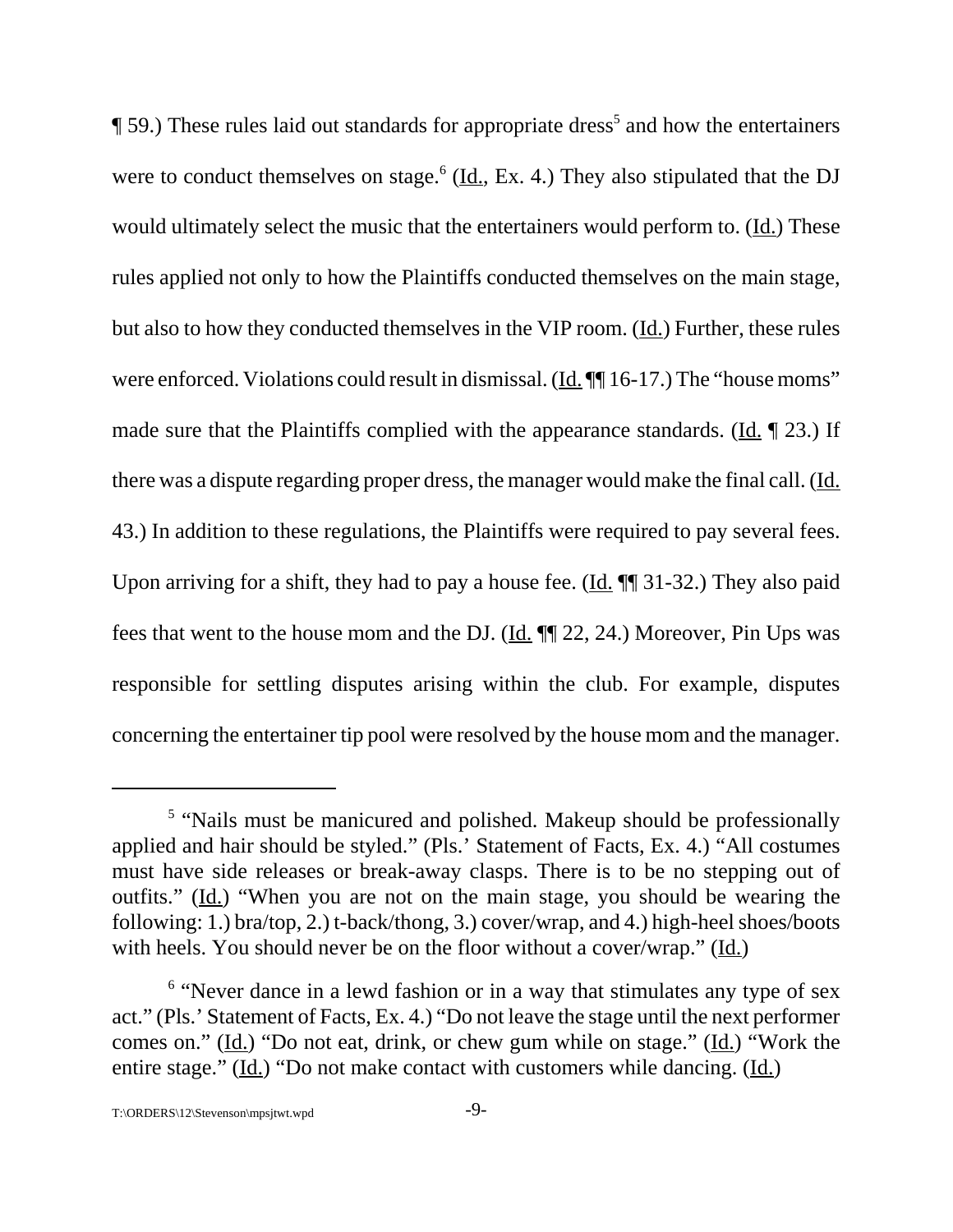$(\underline{Id}, \P 49.)$  Pin Ups also handled disputes between the Plaintiffs and the customers. (Id. ¶ 18.) The Defendants argue that the entertainers could set their own schedules. But this was true in several cases where courts found that the entertainers were nonetheless employees. See, e.g., Priba Corp., 890 F. Supp. at 591; Harrell, 992 F. Supp. at 1348. Control over scheduling is minimal compared to all of the elements of the job that Pin Ups controlled. See Usery, 527 F.2d at 1312 ("Each operator is given the right to set her own hours . . . [i]n the total context of the relationship . . . the right to set hours [does not indicate] such lack of control by [the defendant] as would show these operators are independent from it. . . .[c]ontrol is only significant when it shows an individual . . . stands as a separate economic entity."). Here, "the entertainer's economic status is inextricably linked to those conditions over which defendants have complete control." Priba Corp., 890 F. Supp. at 592.

Second, the Plaintiffs and Pin Ups did not share equally in the opportunities for profit and loss. Although the Plaintiffs risked a loss equal to the fees they paid- assuming they made nothing in tips--"the risk of loss [was] much greater for the Club." Clincy v. Galardi South Enterprises, Inc., 808 F. Supp. 2d 1326, 1346 (N.D. Ga. 2011). It bore the vast majority of overhead costs. Pin Ups also had more of an impact on potential profits. It was "primarily responsible for attracting customers to the Club, as decisions about marketing and promotions for the Club, its location, its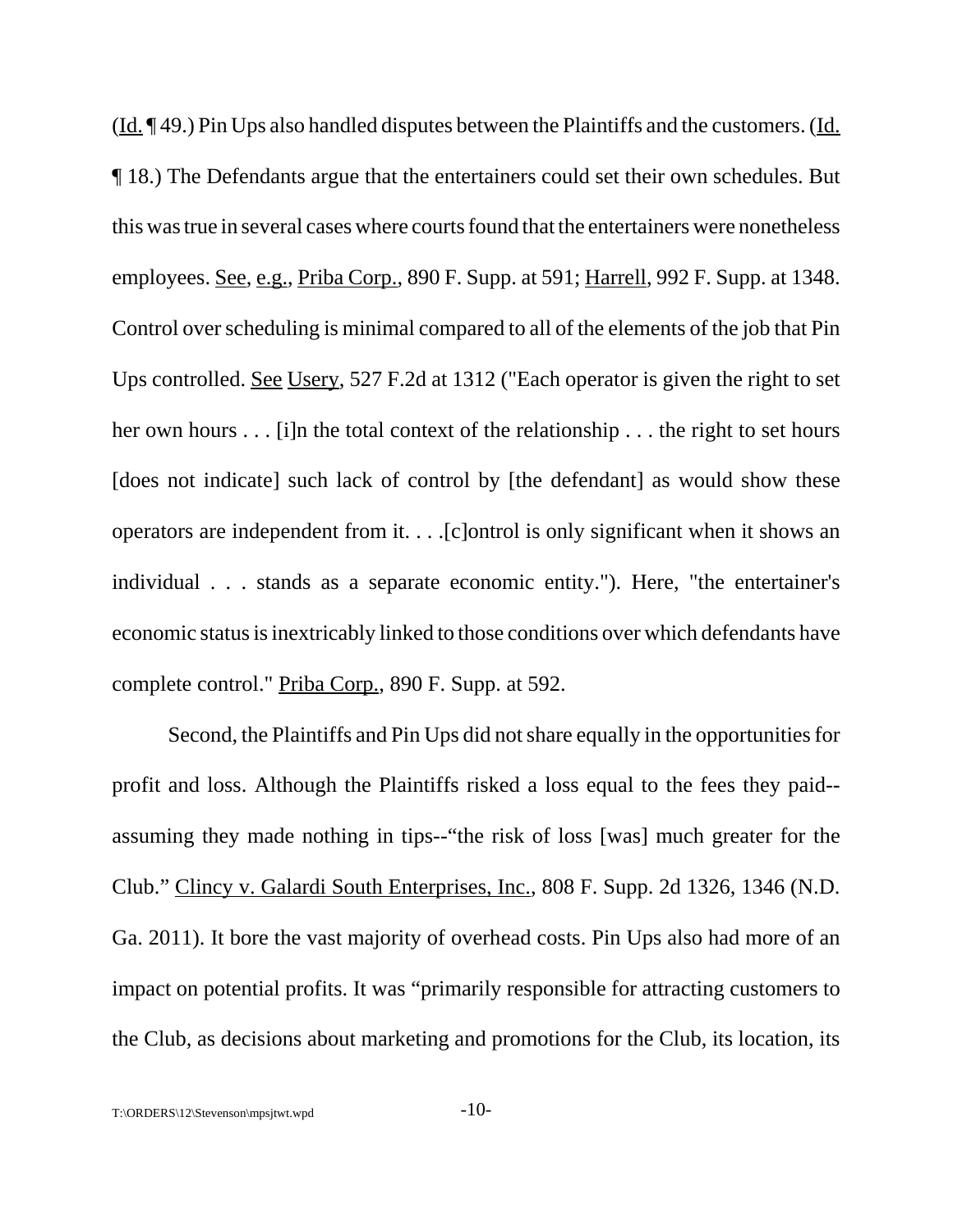maintenance, aesthetics, and atmosphere, and food and alcohol availability and pricing are made by" Pin Ups. Id. The Defendants argue that the entertainers could earn more profit based on their interactions with the customers. (Defs.' Resp. to Mot. for Summ. J., at 17-18.) This argument was rejected in Clincy. See Clincy, 808 F. Supp. 2d at 1345-46. The Plaintiffs' control over profits was minor compared to Pin Ups'. "[B]ut for defendants' provision of the lavish work environment, the entertainers at the club likely would earn nothing." Priba Corp., 890 F. Supp. at 593.

Third, Pin Ups invested far more than the Plaintiffs on necessary personnel and equipment. It provided bartenders, waitresses, cashiers, security staff, and disc jockeys. (Pls.' Statement of Facts ¶¶ 12-13, 70.) Pin Ups also provided the facility, the stages, and the poles. (Id. ¶ 71.) As other courts have noted, the amount spent on clothing, hair styling, and make-up "is minor when compared to the club's investment." Harrell, 992 F. Supp. at 1350; see also Reich, 998 F.2d at 328 ("A dancer's investment in costumes and a padlock is relatively minor to the considerable investment Circle C has in operating a nightclub."). Many employees in many different fields are also financially responsible for maintaining an appearance suitable to their respective work environments.

Fourth, little skill is required. Pin Ups does not require that its entertainers undergo formal training. (Id.  $\P$  73.) The Defendants argue that the entertainers get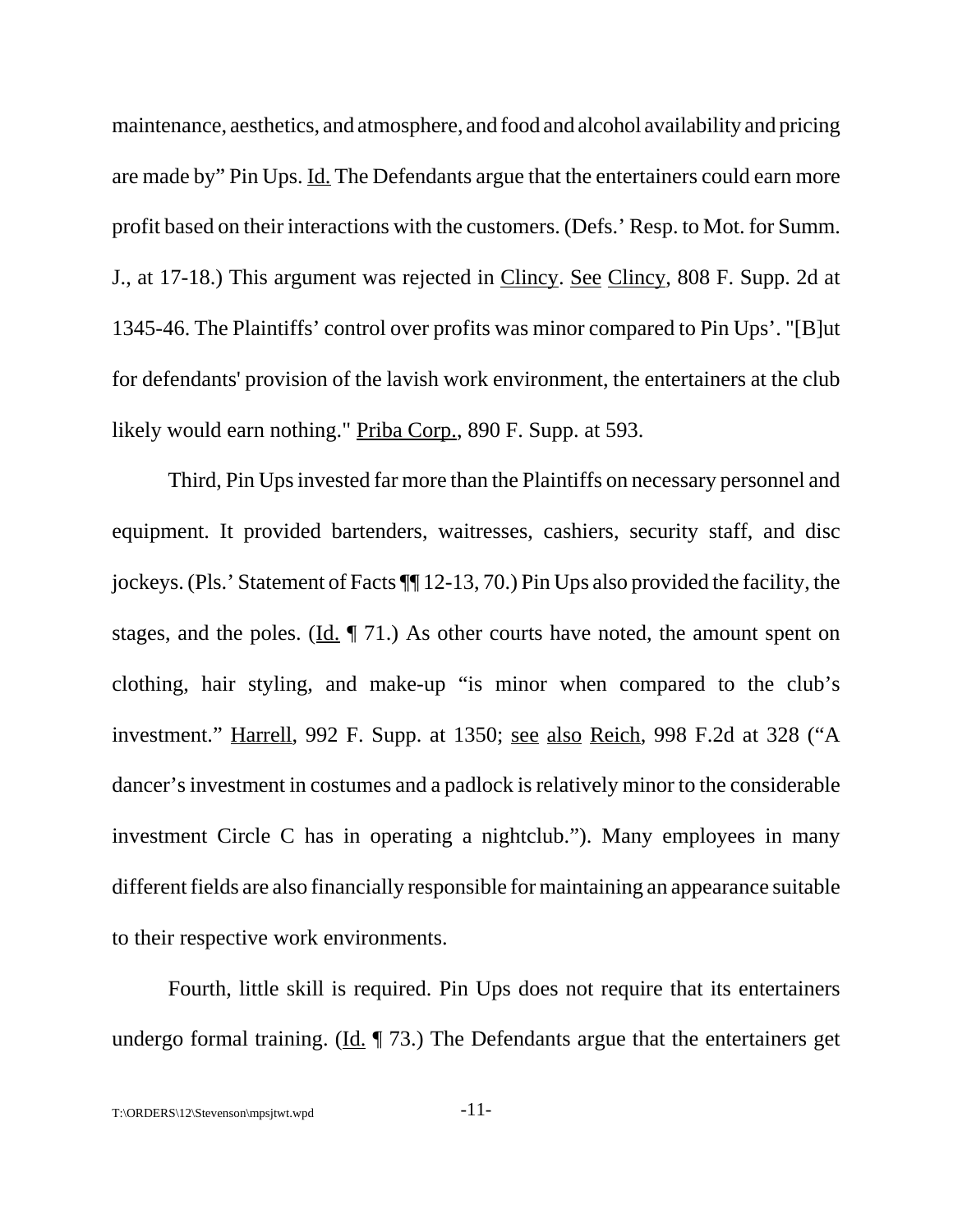better as they gain experience. Although different entertainers may possess varying degrees of skill, there is no indication that a high degree of skill or experience is *necessary*. Taking your clothes off on a nightclub stage and dancing provocatively are not the kinds of special skills that suggest independent contractor status. See Priba Corp., 890 F. Supp. at 593 ("The scope of her initiative is restricted to decisions involving what clothes to wear or how provocatively to dance. Such limited initiative is more consistent with the status of an employee than an independent contractor.").

Fifth, and most definitively, the Plaintiffs' services were an integral part of Pin Ups' business. Pin Ups is an adult entertainment club and so it needs adult entertainers. Kelly Campbell, the general manager of Pin Ups, acknowledged this. (Campbell Dep. at 20.) ("Because we are an entertainment facility and we could not be such without an entertainer."). Pin Ups' General Policies and Procedures issued to the entertainers states: "Your job as an entertainer is the most important one in our organization." (Pls.' Statement of Facts, Ex. 4.)

Only the duration factor supports the Defendants' position. There is no indication that all of the Plaintiffs worked at Pin Ups for an extended period of time, and all of the Plaintiffs were permitted to work as entertainers at other clubs. However, "[t]hat dancers were free to work at other clubs or in other lines of work, and that they were not permanent employees, do not distinguish them from countless